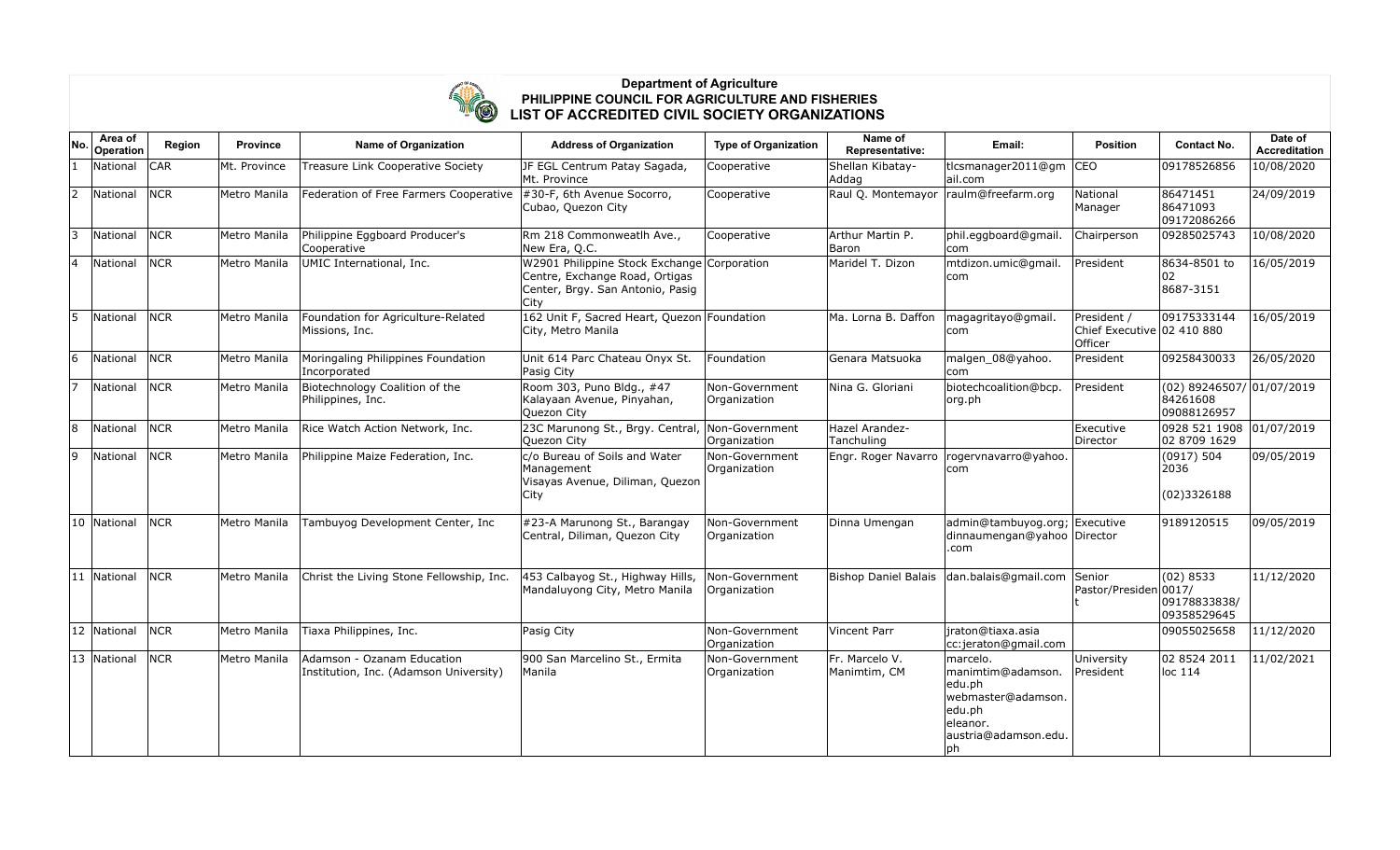

## **Department of Agriculture PHILIPPINE COUNCIL FOR AGRICULTURE AND FISHERIES LIST OF ACCREDITED CIVIL SOCIETY ORGANIZATIONS**

| No.          | Area of<br>Operation | Region               | <b>Province</b> | <b>Name of Organization</b>                                                                                                         | <b>Address of Organization</b>                                                             | <b>Type of Organization</b>    | Name of<br>Representative:             | Email:                                                             | <b>Position</b>                         | <b>Contact No.</b>                                               | Date of<br><b>Accreditation</b> |
|--------------|----------------------|----------------------|-----------------|-------------------------------------------------------------------------------------------------------------------------------------|--------------------------------------------------------------------------------------------|--------------------------------|----------------------------------------|--------------------------------------------------------------------|-----------------------------------------|------------------------------------------------------------------|---------------------------------|
|              | 14 National          | <b>NCR</b>           | Metro Manila    | Philippine Seed Industry Association,<br>lnc.                                                                                       | BPI Compound, San Andres,<br>Malate, Manila                                                | Non-Government<br>Organization | Dr. Mary Ann Sayoc                     | maryann.<br>sayoc@eastwestseed.<br>lcom.                           | Chairperson                             | 09177924954                                                      | 18/06/2021                      |
|              | 15 National          | <b>NCR</b>           | Metro Manila    | Philippine Society of Agricultural and<br>Biosystems Engineers, Inc                                                                 | 793 6th Flr. Unit 6B8 Victoria<br>Station I Edsa GMA, Kamuning                             | Professional<br>Organization   | Dennis I. Tactac                       | psabeinc@gamil.com                                                 | President                               | 09175811210                                                      | 26/05/2020                      |
|              | 16 National          | Region I             | Ilocos Sur      | Nueva Segovia Consortium of<br>Cooperatives                                                                                         | Nueva Segovia St., Vigan City,<br>Ilocos Sur                                               | Cooperative                    | Divina C. Quemi,<br><b>DBA</b>         | nsccvigan2@yahoo.<br>lcom                                          | Chief Executive 077 722 3281<br>Officer |                                                                  | 01/07/2019                      |
|              | 17 National          | Region I             | Ilocos Sur      | Suyo Multi-Purpose Cooperative                                                                                                      | Suyo, Ilocos Sur                                                                           | Cooperative                    | Norma Cipriano                         | smpc_09@yahoo.com                                                  | Chairman                                | 09776952718/<br>09178645742/<br>09568763555                      | 11/12/2020                      |
|              | 18 National          | Region III           | Bulacan         | Fortune Empire MPC                                                                                                                  | 222 BIclat San Miguel, Bulacan                                                             | Cooperative                    | Elizabeth Cruz<br>Faustino             | fsfc 21@yahoo.com                                                  | Chairperson                             | 09171749702                                                      | 10/08/2020                      |
|              | 19 National          | Region III           | Bulacan         | Agrinurture Foundation, Inc.                                                                                                        | 54 National Rd., Dampol II-A,<br>Pulilan, Bulacan                                          | Foundation                     | Antonio Tiu                            | foundation@ani.com.<br>l ph<br>claries.elcana@ani.<br>com.ph       | Chairman                                | 09399168545/<br>02-8997 5184/<br>09185410696                     | 11/12/2020                      |
| 20           | National             | Region III           | Nueva Ecija     | Kilusang Lima Para sa Lahat Multi-<br>Purpose                                                                                       | Maestrang Kikay, Talavera,<br>Nueva Ecija                                                  | Cooperative                    | Guillermo Bacsa                        | guillerbacsa@yahoo.<br>lcom.                                       | General<br>Manager                      | 09778131485/<br>09778131771/<br>09366675021                      | 11/12/2020                      |
| $ 21\rangle$ | National             | Region III           | Pampanga        | RiceUp Farmers Incorporated                                                                                                         | CBR Bldg., Purok 1-8 Concepcion, Non-Government<br>Lubao, Pampanga                         | Organization                   | Elvin Jerome A.<br>Laceda              | elvinlaceda@gmail.com CEO/Founder                                  |                                         | 09219059318                                                      | 21/10/2020                      |
|              | 22 National          | Region IV-A Batangas |                 | Sorosoro Ibaba Development<br>Cooperative (SIDC)                                                                                    | Brgy. Sorosoro Ibaba                                                                       | Cooperative                    | Dr. Angelito B. Bagui   info@sidc.coop |                                                                    | Chairperson                             | $(043)$ 300-4058 18/06/2021                                      |                                 |
|              | 23 National          | Region IV-A Batangas |                 | Organization for Partnership, Teamwork<br>& Initiatives on Opportunities for Nature San Jose, Sto Tomas, Batangas<br>Stewards, Inc. | Kilometer 68 Maharlika Highway,                                                            | Non-Government<br>Organization | Josephine V. Ramos                     | options@optionph.org;<br>jvr313@yahoo.com                          | Chief Executive 9563903998<br>Officer   | (043)741-3059                                                    | 16/05/2019                      |
|              | 24 National          | Region IV-A Cavite   |                 | Gardenia Kapit-Bisig Multi-Purpose and<br><b>Transport Service</b>                                                                  | 48 1st St., Gardenia Valley,<br>Molino 3, Bacoor City, Cavite                              | Cooperative                    | Cornelio R. Ragasa                     | gardeniakapitbisig@gm Founder and<br>ail.com                       | Chief Executive 4312529<br>Officer      | $(046)$ 5171261/ 01/07/2019                                      |                                 |
|              | 25 National          | Region IV-A Cavite   |                 | Terra Verde Ecofarm                                                                                                                 | km89 Alfonso Road, Pantihan 1<br>Marogondon, Cavite                                        | Corporation                    | Ericson B. Atanacio                    | terraverdeecofarm@g<br>mail.com                                    | President/CEO                           | 09178883742                                                      | 21/10/2020                      |
|              | 26 National          | Region IV-A Cavite   |                 | International Institute of Rural<br>Reconstruction                                                                                  | km 39 E. Aguinaldo Hi way Biga<br>II Silang, Cavite                                        | Non-Government<br>Organization | Emelita Monville                       | emily.monville@iirr.org Country                                    | Director Phil.<br>Program               | 09205682510                                                      | 21/10/2020                      |
|              | 27 National          | Region IV-A Laguna   |                 | International Service for the Acquisition<br>of Agri-Biotech Applications (ISAAA)                                                   | Brgy. Maahas, Los Baños, Laguna Cooperative                                                |                                | Dr. Rhodora<br>Romero-Aldemita         | isaaa-seaasia@isaaa.<br> org                                       | Chairperson                             | 09171581377                                                      | 18/06/2021                      |
|              | 28 National          | Region IV-A Laguna   |                 | Society Towards Reinforcing Inherent<br>Viability for Enrichment<br>(SIKAP/STRIVE), Inc.                                            | One Tepeyac Place, Gov. San Luis Foundation<br>Road, Putho-Tuntungin, Los<br>Baños, Laguna |                                | Leonardo A.<br>Gonzales                | sikapstriveinc@gmail.<br>com<br>contactus@strivefound<br>ation.com | President and<br>Founding<br>Chairman   | (049) 5252546<br>09178117896                                     | 14/11/2019                      |
|              | 29 National          | Region IV-A Laguna   |                 | Philippine Agriculture and Resources<br>Research and Foundation, Inc.                                                               | Paseo de valmayor, PCAARD<br>Headquarters, Timugan, Los<br>Banos, Laguna                   | Foundation                     | Feliciano B. Calora                    | parrfi1984.lbl@gmail.<br> com<br>parrfi_1984@yahoo.<br>com         | Chairman of<br>the Board                | (049) 5360578/ 16/05/2019<br>5360014 to<br>0020 Local No.<br>216 |                                 |